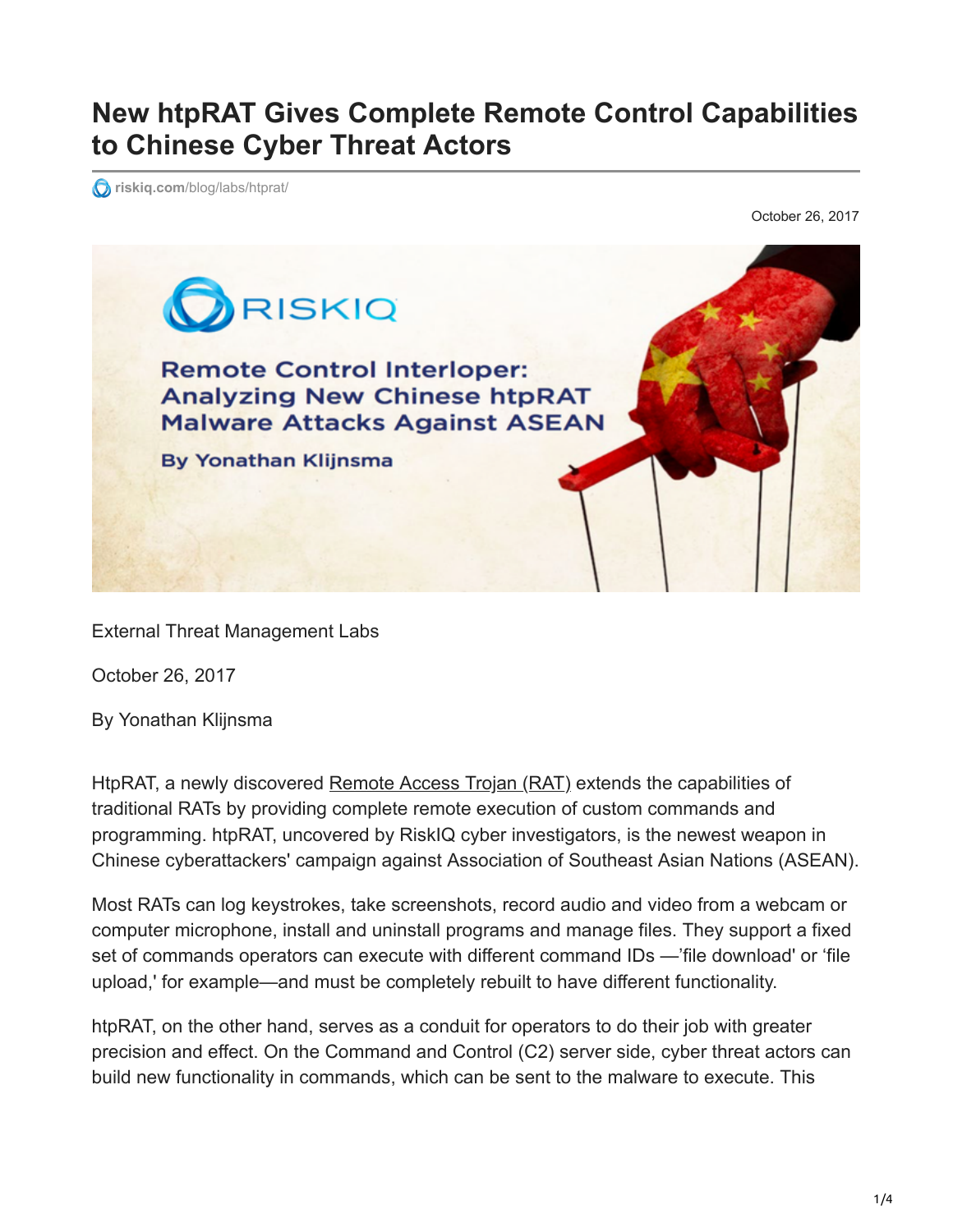capability makes htpRAT a small, agile and incredibly dynamic piece of malware. Operators can change functionality, such as searching for a different file on the victim network, simply by wrapping commands.

ASEAN countries endure complicated and often contentious relations with one another, [especially over China's economic influence and its claim over disputed territory in the South](https://www.forbes.com/sites/ralphjennings/2017/10/05/vietnam-is-becoming-asias-most-aggressive-maritime-nation-after-china/#3d1c964a737e) China Sea. As a way to spy on and disrupt rivals, China has sponsored several documented cyberattacks against its neighbors. Use of htpRAT elevates an attacker's capabilities to a new level.

Unfortunately, most ASEAN countries have notoriously underdeveloped cybersecurity practices and levels of awareness, both in the public and private sectors, making government and business organizations easy pickings for hackers—especially those from [highly skilled and experienced attackers commissioned by the Chinese government. A 2015](https://www.eset.com/int/about/newsroom/company/eset-report-huge-gap-in-cyber-security-knowledge-leaves-asia-vulnerable/) survey by ESET Asia found that 78% of internet users in Southeast Asia had not received any formal education on cybersecurity. [Another study revealed](https://www.beazley.com/news/2016/cyber_security_a_growing_concern_for_singapore_smes.html) that Asia-Pacific companies spent 47% less on information security than North American firms in 2015.

As a result, many of these countries are already under siege. In [a cybercrime operation](http://www.computerweekly.com/news/450417440/Interpol-uncovers-nearly-9000-C2-servers-in-ASEAN) led by Interpol, nearly 9,000 C2 servers and hundreds of compromised websites were identified [across the ASEAN region for carrying out cyber attacks on local organizations. Another](https://www.cfoinnovation.com/story/13524/report-asian-countries-are-most-vulnerable-malware?destination?destination) study, revealed that in Myanmar, Thailand, and Vietnam, more than 20% of computers running Windows were targeted by cyber attacks, compared with the global average of 9%.

[Laos, which is ranked 77th in the world in its response to online threats in the International](https://www.itu.int/dms_pub/itu-d/opb/str/D-STR-GCI.01-2017-PDF-E.pdf) Telecommunication Union Cybersecurity Index, is also vulnerable. On November 8, 2016, RiskIQ discovered that a non-disclosed Laotian entity was spear-phished by what seems to be--based on the tooling and its links to other attacks--a Chinese government threat group. A clever email attempted to get victims to download a nefarious RAT that includes a back door for administrative control over the target computer via a link shown in the attached file below.

|                               |                              | ທ່ານສາມາດກິດ Enable Content ເບິ່ງ ແລະ ປຽນຂໍມຸນຂອງຕິນ<br>27 November 19 North State Law Road and Art 21 November 11<br><b>Books Earths</b> |                  |            |                  |  |                                    |  |                          |                 |                       |            |                                                                    |  |  |             |                |                                    |                        |                   |
|-------------------------------|------------------------------|-------------------------------------------------------------------------------------------------------------------------------------------|------------------|------------|------------------|--|------------------------------------|--|--------------------------|-----------------|-----------------------|------------|--------------------------------------------------------------------|--|--|-------------|----------------|------------------------------------|------------------------|-------------------|
| to "MadE" Madrid Airs "Wedth. |                              |                                                                                                                                           |                  |            |                  |  |                                    |  |                          |                 |                       |            |                                                                    |  |  |             |                |                                    |                        |                   |
|                               | st Abcostos                  |                                                                                                                                           | AT Ase of stream | 50646 5066 |                  |  | <b>ZIPER SESEIGNSIC</b>            |  | has Call                 |                 |                       |            | MADConerl OrderAud ArcaeoAlts   eTA availableTA available viuscess |  |  |             | <b>S'écode</b> | +" Automas's etAcolA+E   +E-Torus- | TO SIMBOR              | <b>SIPSE LOCK</b> |
|                               |                              |                                                                                                                                           |                  | 2015       | 2015   st   Adot |  |                                    |  |                          |                 |                       |            |                                                                    |  |  | <b>LEST</b> |                |                                    |                        |                   |
|                               | 1 abs adams esses            | 16.12.61                                                                                                                                  | 10.7.00          | 54         | se i             |  | asta with a superceipt of the way. |  |                          | without         |                       | 2014       |                                                                    |  |  | 22.8.1990   | NATION.        | 03/85                              |                        | 1.2010            |
|                               | 2 Boss Woolly Aman           | 12.260                                                                                                                                    | 110.80           | 55         | 55               |  | <b>NINEWOODS</b>                   |  | Weddingware Limateras    |                 |                       | 19.7.2012  |                                                                    |  |  | 14.10.1991  | 447884         | fails different                    | 10.2008                |                   |
|                               | 3 BON - SM F AP EVAL 6       |                                                                                                                                           | 18.3.62 10.10.80 | 53         | 55.              |  | <b>SIMBOTIGLIA</b>                 |  | What WeAs Limitizing     |                 | 008/F & VPI 25.2.2015 |            |                                                                    |  |  |             | AlexAn         | AcAPosts                           | 8,2009                 |                   |
|                               | 4 BOS PHIS EXPANSE           | 23.9.64                                                                                                                                   | 1183             | St.        | ×                |  | obiscuo Escrissob                  |  | stress steam and introv- |                 | 006/F & VPI 25.2.2015 |            |                                                                    |  |  |             | Aleksin.       | 568Kb                              | 3,2010                 |                   |
|                               | S. BOS WELLS KAVALLOCK       | 111.73                                                                                                                                    | 3357             | 42         | <b>18</b>        |  | NUMBER SAFE                        |  | <b>U WAS LAT</b>         | wiferscha       |                       | 2014       |                                                                    |  |  | 5.6.2009    | Absolute       | <b>PARK</b>                        | 8.2009                 |                   |
|                               | 6 BON - GOP POISER RP        | 22 10 72                                                                                                                                  | 110.93           | 43         |                  |  | 50006                              |  | <b>Vol.555pm</b>         | <b>WIENTAAL</b> |                       | 14.10.2014 |                                                                    |  |  | 13/10/2004  | Aletritó       | V20120E12/20                       | <b>Locald websites</b> |                   |
|                               | 7 BON ACABINDAD              | 25.10.72                                                                                                                                  | 14.01            | 43         | M                |  | WWEIGOWAI+                         |  | WANTED                   | withcake        |                       | 14.30.2014 |                                                                    |  |  | 5/6/2009    | Aresta         | Asro                               | 12.2010                |                   |
|                               | <b>B.</b> Base Musike Walker | 13.7.76                                                                                                                                   | 17.02            | 39         | n                |  | <b>BISSONA</b>                     |  | <b>MALINDRIAN</b>        | -wifectaki      |                       | 2014       |                                                                    |  |  | .95200      | Aletotó        | 10707                              | 4.2009                 |                   |
|                               | 9 Adre - Williams Strategi   | 25.11.82                                                                                                                                  | 110.06           | 33         |                  |  | <b>IS WHEN COLLA</b>               |  | 1509, 157609             | . wifectoki     |                       | 14.10.2014 |                                                                    |  |  |             |                |                                    |                        | <b>Southern</b>   |
|                               | 10 Both (6" A6 West of SA)   | 28.8.73                                                                                                                                   | 15.7.93          | 42         |                  |  | 5009%                              |  | 5656                     | vs išsetski     |                       | 14.10.2014 |                                                                    |  |  |             | Aliento        | <b>MIEK</b>                        | 12011                  |                   |
|                               | 11 Book AprAge, rearm        | <b>15475</b>                                                                                                                              | 110.99           | 40.        | w.               |  | <b>Beschüte</b>                    |  | nascesk                  | -wifectaki      |                       | M. 30.2014 |                                                                    |  |  |             | ALENAS         | 2009012012                         | ついがある                  | 2006              |
|                               | 12 NOW WAS ARMS              | 16, 10, 73                                                                                                                                | 14.05            | 42         | m.               |  | ARCORPORA                          |  | 157609.86                | 68124           |                       |            |                                                                    |  |  |             |                |                                    | ALOUN                  | Alexas            |
|                               | 13 80% SPS000 Painting       | 7.7.73                                                                                                                                    | 25.5.99          | 42         |                  |  | Arresponse                         |  | 1509.60                  | advasc          |                       |            |                                                                    |  |  |             |                | Note-total                         | 2012                   |                   |
|                               | 14 80% (46 F 35 6969         | 8.7.73                                                                                                                                    | 14.05            | 36         | v.               |  | S.WESPTSAM                         |  | warm show                | 58526           |                       |            |                                                                    |  |  |             |                |                                    |                        | Aizons            |
|                               | TS   40% SUVA 456% JAPAN     | 4.6.03                                                                                                                                    | 110.09           | 32         |                  |  | N.WHO/COARE                        |  | 16,55%                   | 38124           |                       |            |                                                                    |  |  |             | 5.1            | 10.2009                            | 36-b <sup>M</sup>      | 2009              |
|                               | 16 Adro Ave.d - StroAA+      | 2376                                                                                                                                      | 10.9.90          | 39         | 25               |  | every new                          |  | 150816768                | 38526           |                       |            |                                                                    |  |  |             | Alvesono       | A.EV63                             | \$2008                 |                   |
|                               | 17 NOV ANGOLIA NAME          | 3.5.67                                                                                                                                    | 27.10.85         | 48         |                  |  | ANEXIS                             |  |                          | \$6,59          |                       |            |                                                                    |  |  |             |                | 1666                               | 8.2007                 |                   |
|                               | 18 BON A-MASABRASHOP         |                                                                                                                                           | 15.7.75 14.07    | 40         |                  |  | W.W. ENTOWN                        |  | 500                      | 69124           |                       |            |                                                                    |  |  |             |                | AT 241509                          |                        |                   |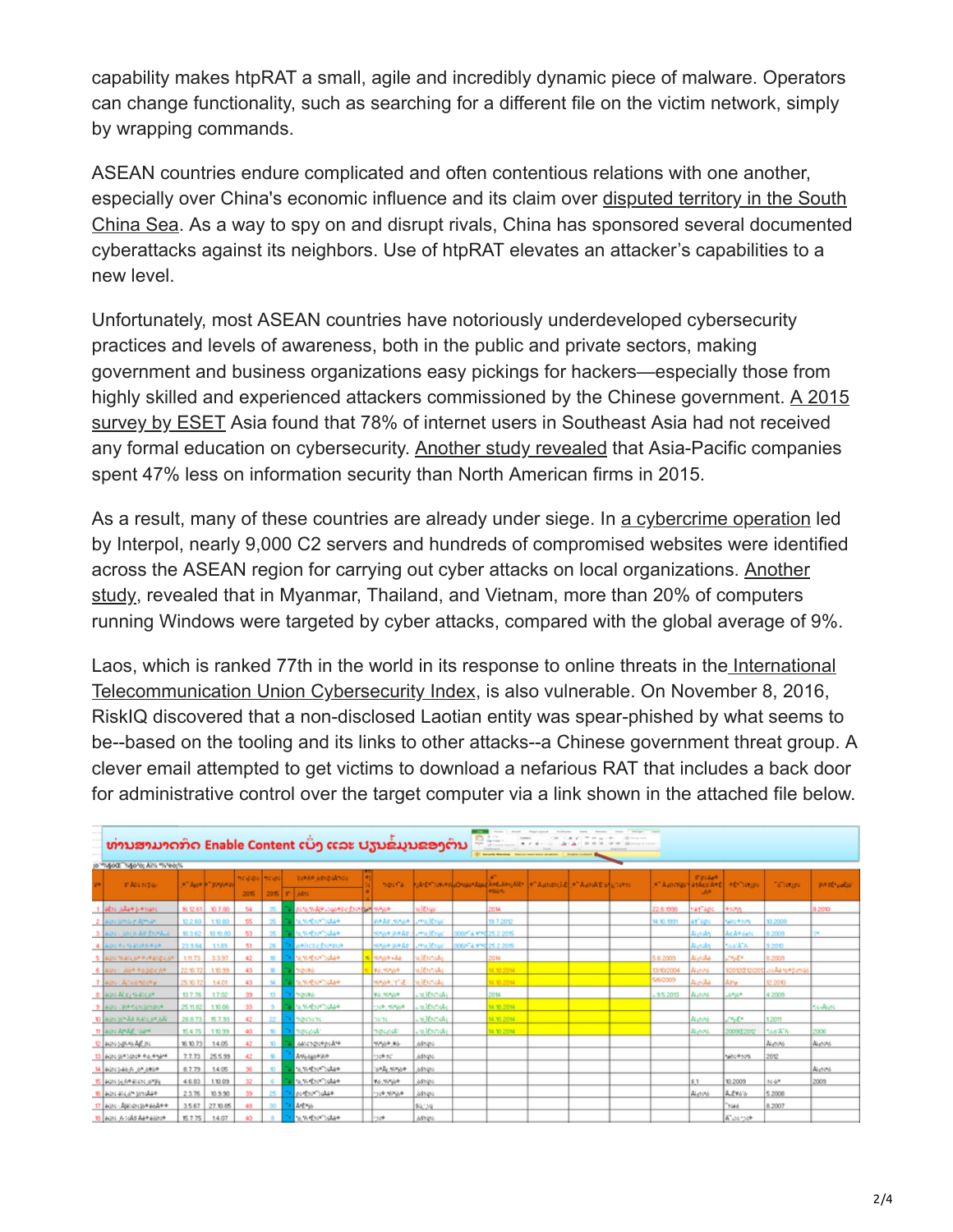[Spear phishing](https://www.infosecurity-magazine.com/news/criminals-atlantic-monthly/) has, of course, become a favorite vector for cyber threat actors who try to fool people within specific organizations into giving up sensitive information by clicking on malicious links or downloading malicious files with fake emails purporting to be from someone the victim may know. Typically, they do this by spoofing an email address and mimicking the language, behaviors, and processes used in the day-to-day operations of the organization.

In this case, the malicious file encourages the recipient, in both Lao and English, to click a link to "Enable Content," with an added image showing how to enable macros in the document. The top part containing Lao and English

"u0e97u0ec8u0eb2u0e99u0eaau0eb2u0ea1u0eb2u0e94u0e81u0ebbu0e94 Enable Content u0ec0u0e9au0eb4u0ec8u0e87 u0ec1u0ea5u0eb0

u0e9bu0ebdu0e99u0e82u0ecdu0ec9u0ea1u0eb9u0e99u0e82u0eadu0e87u0e95u0ebbu0e99" roughly translates to "You can click 'Enable Content' to (see/change) the data."

Once the machine is infected, we noticed something remarkable. Chinese state-sponsored hackers are known for old, reliable tooling (PlugX malware is one example), but htpRAT enables cyber threat actors to create new commands from the C2 server side which can be sent to the malware on the infected host to execute.

## **Connections to Other Attacks**

Hackers associated with China like to employ the same malware over and over, which is part of what makes htpRAT so unique. Older samples connected to the C2 domain used in the [htpRAT campaign link to a variety of PlugX malware samples and Hacking Team exploit](https://paper.seebug.org/papers/APT/APT_CyberCriminal_Campagin/2015/Aug.10.The_Italian_Connection_An_analysis_of_exploit_supply_chains_and_digital_quartermasters/HTExploitTelemetry.pdf) activity. One especially interesting connection is a piece of malware called 'MyHNServer,' which is a packaged PlugX payload linked to another piece of malware called 'MyCL' via its C2 server, which has been widely used in [other attacks in Vietnam.](http://security.bkav.com/home/-/blogs/malware-attacking-vietnam-airlines-appears-in-many-other-agenci-1/normal?p_p_auth=DHFn7deT)

Looking at the registration information for the C2 domain, we found a link to a more recent attack against the Vietnamese [government](http://e.gov.vn/theo-doi-ngan-chan-ket-noi-va-xoa-cac-tap-tin-chua-ma-doc-a-NewsDetails-37486-14-186.html). The domain is registered to a person with the same email address that was also used to register a domain imitating an official military domain in Vietnam.

These findings and others reveal a significant escalation in state-sponsored cyber warfare and could become standard fare for advanced cybercriminal attacks on businesses and organizations around the world. If effectively used, the new tools could make detection more difficult and could help attackers move beyond the theft of data and secrets to more data or system manipulation or other kinds of sabotage.

[Download the report](https://www.riskiq.com/research/htprat/) for a full analysis of the malware, including details of the investigation, IOCs, and infrastructure analysis.